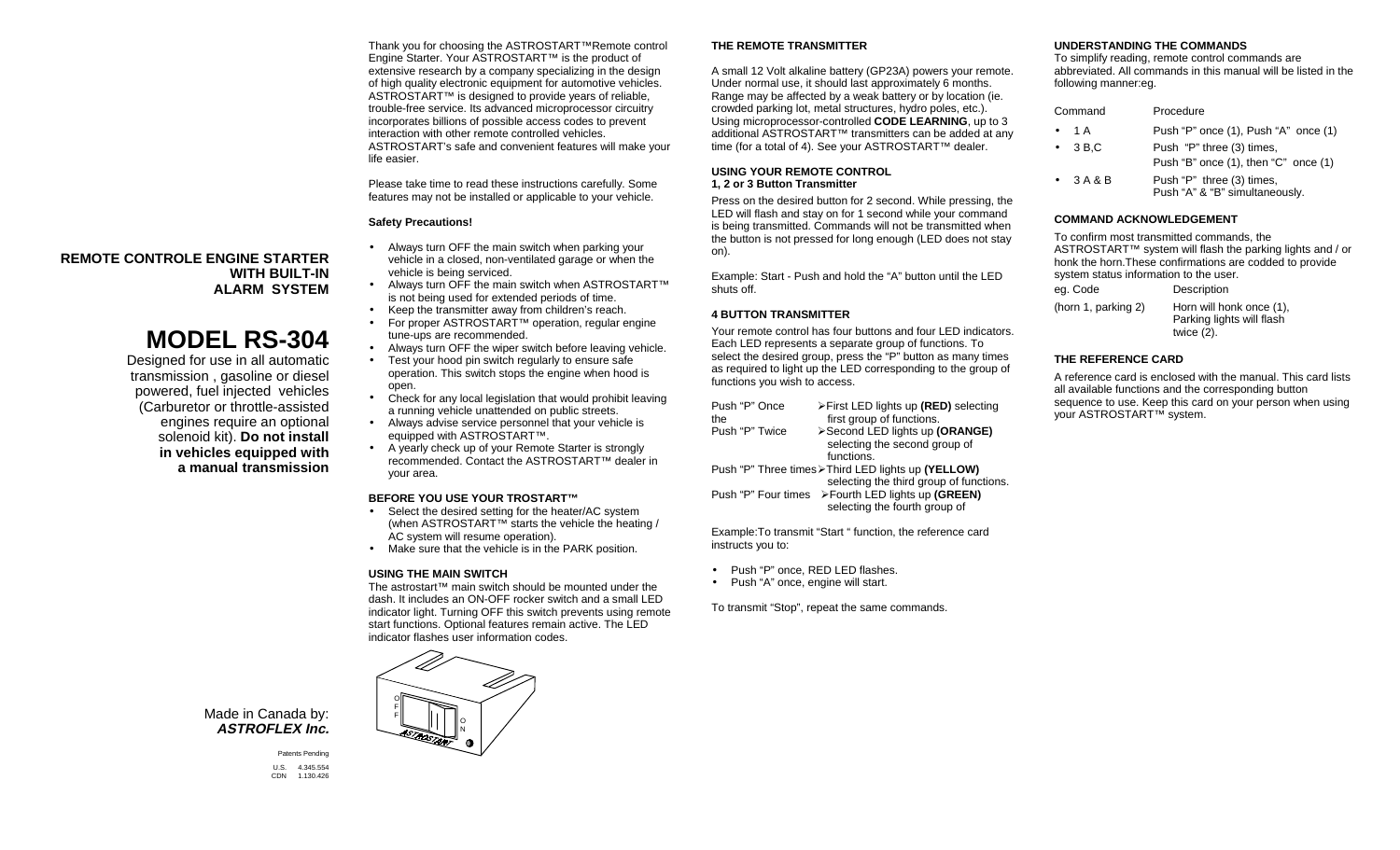#### **RS-304 COMMAND CODESPRESS DESCRIPTION ACKNOWLEDGE**

| 1A | Start or stop vehicle (continuous mode) | park lights flash |
|----|-----------------------------------------|-------------------|
| 1B | Lock & arm without siren chirp          | park lights flash |
|    | (dome light OFF)                        |                   |
|    |                                         |                   |

- 1C Unlock & disarm without siren chirp park lights flash (dome light ON)
- 2A Start /only with horn acknowledge park lights flash, (horn) (continuous mode)<br>2B I ock without armin
- Lock without arming park lights flash (dome light OFF)
- 2C Release trunk Unlock and disarm park lights flash, (siren) (dome light ON)
- 3B Lock and arm with siren chirp park lights flash, (siren)
- 3C Unlock and disarm with siren chirp park lights flash, (siren)<br>3AA Horn ioke born 7 honk
- horn 7 honk<br>park lights flash 3B&A Temporarily disable internal park light<br>shock sensor & supplimentary sensor (4 times) shock sensor & supplimentary sensor
- 
- 3BC Auxiliarry output Toggle<br>4C Activate/deactivate low t Activate/deactivate low temperature park lights flash mode without horn acknowledge
- 4AA Car Finder, toggle horn ON/OFF park lights flash, horn without arming or disarming alarm
- 4CC Activate/deactivate low temperature park lights flash, horn mode with horn acknowledge

## **COMMANDS**

#### **START OR STOP (1A)**

This is the most common command. To start the engine by remote, enter 1A (horn: 0, parking lights: 1). The ASTROSTART™ automatically adjusts the cranking cycle to match your vehicle requirements. Proper operation is acknowledged by (horn: 0, parking lights: 2). **TO STOP** the engine, enter same sequence again (1 A).

#### **START WITH A HORN ACKNOWLEDGMENT (2 A)**

This command is used when you can not see the vehicle, the vehicle horn will sound when the engine has been successfully started. Enter 2 A, the system will confirm receiving the command (horn: 1 parking lights: 1). The ASTROSTART™ will start the engine.To confirm that the engine is running, another acknowledgment signal follows (horn: 2, parking lights: 2).

#### **ENGINE RUN TIME**

The engine will shut off automatically after the chosen run time has expired. The parking lights will remain lit while the engine is running by remote.

**Note**: Run time is programmable (the factory preset is 15 minutes). See the User Programming section.

### **WHEN YOU GET IN YOUR VEHICLE...**

When entering your vehicle, do not touch brake pedal (this will shut the engine off). Turn the ignition key to the RUN position. Drive away as usual ASTROSTART™ will shut OFF by itself. The optional starter kill connection (see your dealer) prevents accidental starter grinding if key turned to **START** position while the engine is already runnin by remote control.

## **WHAT STOPS THE ENGINE?**

For your safety, the engine will stop and/or will not start if:

- The transmitter sends the STOP (1A) command.<br>• The hood is opened
- The hood is opened.
- The brake pedal is depressed.
- The transmission is shifted out of the PARK or NEUTRAL positions.
- The engine over-rev's.
- The main switch is OFF.
- The optional high temp/low oil pressure sensor is triggered.
- The optional alarm system has been triggered.

## **IF ENGINE DOES NOT START....**

If your ASROSTART™ is not successful in starting the engine on the first try it will wait a few seconds and try again (up to two more times, as set by the dealer). If the engine does not start after several attempts the system will shut off and wait for the next command. If starting the engine remains unsuccessful, the main LED flashes to show the "Start Fail Code Description" by repeating double blinks.

#### **RS-304 MAIN SWITCH RESPONSE CODESBLINKS REASON FOR FAILURE TO START**

- 1 Stopped by transmitter
- 2 Stopped when brake pedal was pressed
- 3 Stopped when ASTROSTART™ alarm tripped
- 4 Stopped due to low or undetectable engine RPM
- 5 Hood is open
- 6 Transmission not in park/neutral
- 7 Ignition key is in the ON position
- 8 ASTROSTART™ disable switch is in the OFF position
- 9 Engine run time has ended
- 10 Engine cranked but refused to start
- 11 Tach signal is present; engine is probably already running
- 12 Engine RPM was too high (over 3000 RPM)
- 13 Engine refused to start after all attempt
- 17 Problem detected on (high engine temperature) input 18 Diesel glow plug failed to turn off within 30 seconds (Diesel only)
- 19 Module internal error

## **CONTINUOUS MODE**

#### **(1 A, WHEN ENGINE RUNS MANUALLY)**

In the Continuous Mode you are able to leave your engine running after removing the key from the ignition (only when the vehicle has been started using the ignition key). This is a convenience feature that allows you to leave the vehicle for short perriods of time while the climate controls and engine remain active. Enter 1A while engine is running. The parking lights will turn ON, the engine will keep running for the chosen run time. Remove the ignition key, exit your vehicle and lock all doors.The steering column will remain locked and all security features remain active .

## **LOW TEMPERATURE MODE (SENTINEL)**

The Low Temperature mode enables ASTROSTART™ to run the engine **AUTOMATICALLY** for the programmed run time when the engine block temperature falls below -15ºC (5º F)\*. All normal shut off devices (brake pedal, hood, etc...) will shut the vehicle off. Turning the ignition key to RUN, depressing the brake pedal, or starting by remote deactivates the Low Temperature Mode.

\* Activation temperature is programmable (the factory preset is -15ºC). See the "User Programming" section.

#### **LOW TEMPERATURE MODE WITHOUT HORNACKNOWLEDGMENT (4 C)**

- To activate, enter 4 C (horn: 0, parking lights: 1).
- To deactivate, enter 4 C again (horn: 0, parking lights: 2).

The ASTROSTART™ will acknowledge (horn: 0, parking lights: 3) if for some reason this command cannot be executed (ie. hood left open). If this is the case, check which code the main switch LED is displaying and refer to "Start Fail Code Description".

#### **LOW TEMPERATURE MODE WITH HORNACKNOWLEDGE (4 C, C)**

- To activate, enter 4 C, C (horn: 1, parking lights: 1).
- To deactivate, enter 4 C, C again (horn: 2, parking lights: 2).

The ASTROSTART™ will acknowledge (horn:3, parking lights:3) if for some reason this command cannot be executed (ie. hood left open). If this is the case, check which code the main switch LED is displaying and refer to "Start Fail Code Description".

## **CAR FINDER (4 A,A)**

When this command is entered (4 A,A) the system will react by sounding the vehicle horn and flashing the parking lights. This feature is used to locate your vehicle (in a busy parking lot etc..) To stop the Car Finder mode press (4 A,A) again. The alarm will remain armed.

**Note:** The duration of this feature is programmable (factory preset is 60 seconds). See the "User Programmimg" section.

## **(HORN JOKE, 3 A, A)**

The horn will give 7 short honk.

#### **OPTIONAL COMMANDS**

#### **THE ASTROSTART™ ALARM SYSTEM**

 The ASTROSTART™ RS-304 alarm system protects your vehicle and its content by monitoring all doors, the hood and the ignition. Optional sensors can be added for better protection (eg. shock sensor, see your ASTROSTART™ dealer).

#### **WHEN THE ALARM IS TRIGGERED IT WILL:**

- Stop the engine and prevent it from starting until the system is disarmed.
- Flash the parking lights.
- Flash the vehicle horn.
- Sound the siren.

After the alarm duration the system will rearm automatically. If any of the protected zones remain violated (door left open, etc....) the alarm will arm and bypass the zone.

## **ARMING / DISARMING METHODS**

 There are two different ways to operate the alarm system: The active and passive modes differ in the way you can arm and disarm the alarm.

In the **ACTIVE MODE**, only the remote transmitter can arm or disarm the alarm.

In the **PASSIVE MODE**, the system arms and disarms automatically after an exit or entry delay. Arming and disarming by remote is also possible in this mode, doing so disable entry and exit delays.

**Note:** This feature is programmable (the factory preset is "Active"). See the "Users Programming"section.

## **ACTIVE MODE**

**Lock Doors And Arm With Siren Acknowledge (3 B)** (horn: 0, parking lights: 1, siren: 1) **Lock Doors And Arm Without Siren Acknowledge (1 B)** (horn: 0, parking lights: 1, siren: 0**)**

This command locks all doors (optional interface) and arms the alarm. The main switch LED will flash "code 1" to indicatearmed status. When arming, the ASTROSTART™ also bypasses any zone that shows a violation (ex.:hood left open). The horn and parking lights will acknowledge (horn: 1, parking lights: 1, optional siren: 0).

To identify the zone violation, Check the code displayed on the main switch LED.

Once corrected (ie. hood closed), the ASTROSTART™ will acknowledge (horn: 1, parking lights: 1, optional siren: 1).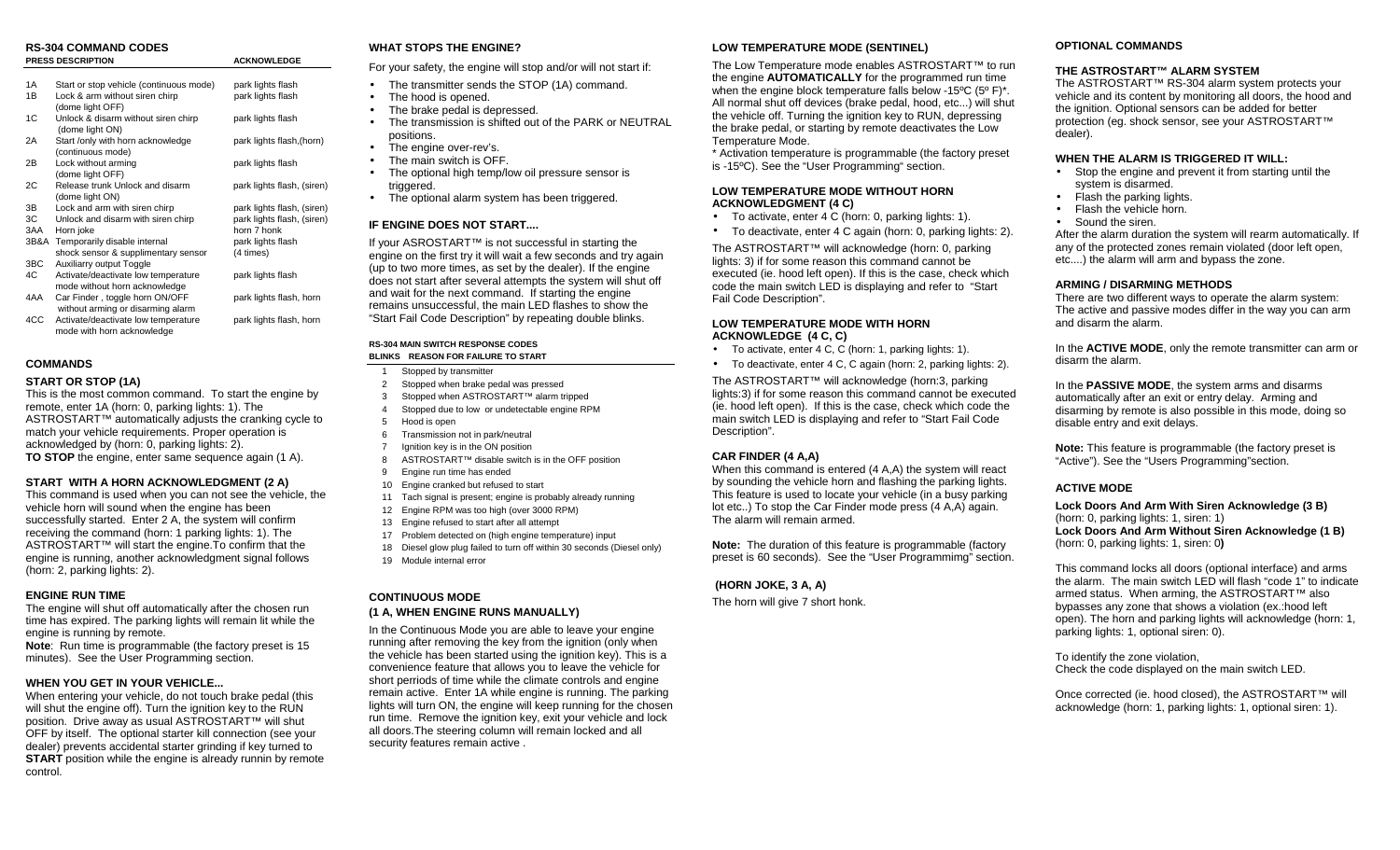**UNLOCK DOORS AND DISARM WITH SIREN ACKNOWLEDGE (3 C)** (horn: 0, parking lights: 2, siren: 2) **UNLOCK DOORS AND DISARM WITHOUT SIREN ACKNOWLEDGE (1 C)** (horn: 0, parking lights: 2, siren: 0)

This command will unlock all doors (optional interface), and disarms the alarm. The LED stops flashing.

If the alarm is triggered during your absence, the ASTROSTART™ will acknowledge by (horn: 2) when your disarm the alarm. If you wish to know the nature of the violation, check the code displayed on the main switch LED.

#### **PASSIVE MODE**

#### **TO ARM PASSIVELY**

The system automatically arms when you turn OFF the ignition key and leave your vehicle as you would normally. The system will arm 20 seconds after last door is closed. There is no confirmation by the ASTROSTART™ ( parking lights 0.

 horn 0). The LED will flash code 1 to indicate armed status. Opening any door during the exit delay restarts the delay after the door is closed again. When arming passively, the ASTROSTART™ will bypass any zone that shows a violation (ex. hood left open). The horn and parking lights will acknowledge five (5) seconds after last door is closed (horn: 1, parking lights: 1, optional siren:0

#### **TO DISARM PASSIVELY**

When the alarm has been armed passively, disarm by turning ignition key to the RUN position before the end of a 30 second entry delay (or 15 seconds, dealer programmable). If the ignition key is not put in the RUN position within 30 seconds (or 15 seconds) of opening the first door, the alarm will trigger (horn: 1, parking lights:1, optional siren:1). If this happens shut the alarm off by turning the ignition key to the RUN position or entering (1 C) on the transmitter.

\* Entry delay time is programmable (the factory preset is 30 seconds). Refer to the "User Programming" section."

#### **TO ARM ACTIVELY BY REMOTE (1 B, OR 3 B)**

Arming by remote in the passive mode is possible. Entry and Exit delays are cancelled and alarm operation is the same as when in active mode. Disarming by remote is then necessary (for further details, refer to "Active mode" section). The following combinations are possible in passive mode:

- arm and disarm passively
- arm passively and disarm actively (with the transmitter)
- arm and disarm actively (with the transmitter)

#### **AUTOMATIC RE-ARMING**

Your ASTROSTART™ alarm system includes an Automatic Re-arming feature. If the system is triggered while you are away from the vehicle it will automatically re-arm after going throug the alarm cycle.

#### **LOST OR BROKEN REMOTE CONTROL**

If you have lost or broken your remote control and the alarm system is armed:

- In less than 30 seconds. Get into your vehicle (the alarm will sound) turn ignition key to "ON" position (not "START") leave your vehicle and close all doors.
- Patiently wait TWO minutes without disturbing the vehicle, until the alarm is silent.
- The ASTROSTART™ switches into passive mode. From now on, only the ignition key is required to arm/disarm the system. See the section on "PASSIVE MODE" for more information.

#### **Ask your ASTROSTART™ dealer to repair or replace your transmitter as soon as possible.**

#### **WHAT TRIGGERED THE ALARM?**

The alarm will store the last zone which triggered the alarm. Refer to the Infraction Code Description" chart for proper zone description.

#### **RS-304 ALARM INFRACTION CODES**

BLINKS ALARM CONDITION

- 1 Normal operation. Alarm is armed.
- 2 Door was opened<br>3 Hood was opened
- 3 Hood was opened<br>4 Internal shock sen
- 4 Internal shock sensor was tripped<br>5 Internal show was ON (only in active
- Ignition key was ON (only in active arming mode)
- 6 Other sensor input was tripped.

## **DOOR LOCKING AND UNLOCKING**

This optional interface allows you to control by remote several vehicle electrical system options. This interface is optional and will require the purchase of additional equipment (see your dealer). The following systems can be controlled:

- Electronic door lock system.
- Electronic trunk/hatch release.

#### **COMMANDS**

## **LOCK AND ARM WITH SIREN ACKNOWLEDGE (3 B)**

This command locks all doors and arms theASTROSTART™ alarm. (horn:0, parking lights:1, siren:1).

## **LOCK AND ARM, WITHOUT SIREN ACKNOWLEDGE (1 B)**

This command locks all doors and arms the ASTROSTART™ alarm. The alarm siren remains silent.(horn:0 , parking lights: 1, siren: 0).

## **UNLOCK AND DISARM WITH SIREN ACKNOWLEDGE (3 C)**

To unlock all doors and disarm the ASTROSTART™ alarm.(horn: 0, parking lights: 2, siren: 2).

#### **UNLOCK AND DISARM, WITHOUT SIREN ACKNOWLEDGE (1 C)**

This command unlocks all doors and disarms the ASTROSTART™ alarm. The optional alarm siren remains silent. (horn:0, parking lights:2, siren:0).

#### **LOCK, WITHOUT ARMING (2 B)**

To lock all doors without arming the alarm. (horn:0 , parking lights: 1, siren:0)

#### **OPEN TRUNK, UNLOCK AND DISARM WITH SIREN ACKNOWLEDGE (2 C)**

This command unlocks all doors, disarms the ASTROSTART™, and releases the trunk with a siren acknowledge (horn: 0, parking lights: 2, siren: 2)

### **AUXILIARY OUTPUT (3BC)**

Connection of this output is optional and is highly flexible to adapt to various needs.Consult your local ASTROSTART™ dealer for typical applications.

#### **TEMPORARILY DISEABLE SHOCK SENSORS (3B&A)**

This command disable all shock sensors. (horn: 0, parking light: 4, siren: 0). The shock sensors will be re-enable when pressing the brake pedal.

#### **USER PROGRAMMING**

Your ASTROSTART<sup>™</sup> system is designed to provide the ultimate convenience and flexibility. There are several options that you as the owner have in controlling how your system works. These options are selected in the "User Programming Mode". Refer to the "User Programming Codes" for a listing of all options and factory pre-sets. If you wish to change any parameters, follow this procedure in entering and exiting the "User Programming Mode"

#### **1) TO ENABLE THE TRANSMITTERS PROGRAMMING MODE**

Push "P" four (4) times The **GREEN LED** illuminates Push "A,B,C" simultaneously The **RED LED** should now be flashing rapidly, the system will remain in the "User Programming Mode" for five (5) minutes.

#### **2) TO ENABLE THE MODULES PROGRAMMING MODE (UNIT INSTALLED IN VEHICLE)**

- Turn the main system switch OFF.
- Turn the ignition key to the ON position. Do not start the engine.
- Turn the main system switch ON.
- Turn the ignition OFF.

The parking lights will flash four times to acknowledge. Programming commands can now be entered through the remote control ( refer to the programming chart below). Exit the programming mode by depressing the brake pedal.

Push "P" four (4) times The **GREEN LED** illuminates Push "A, B, C" simultaneously again **RED LED** will flash slowly and turn off).